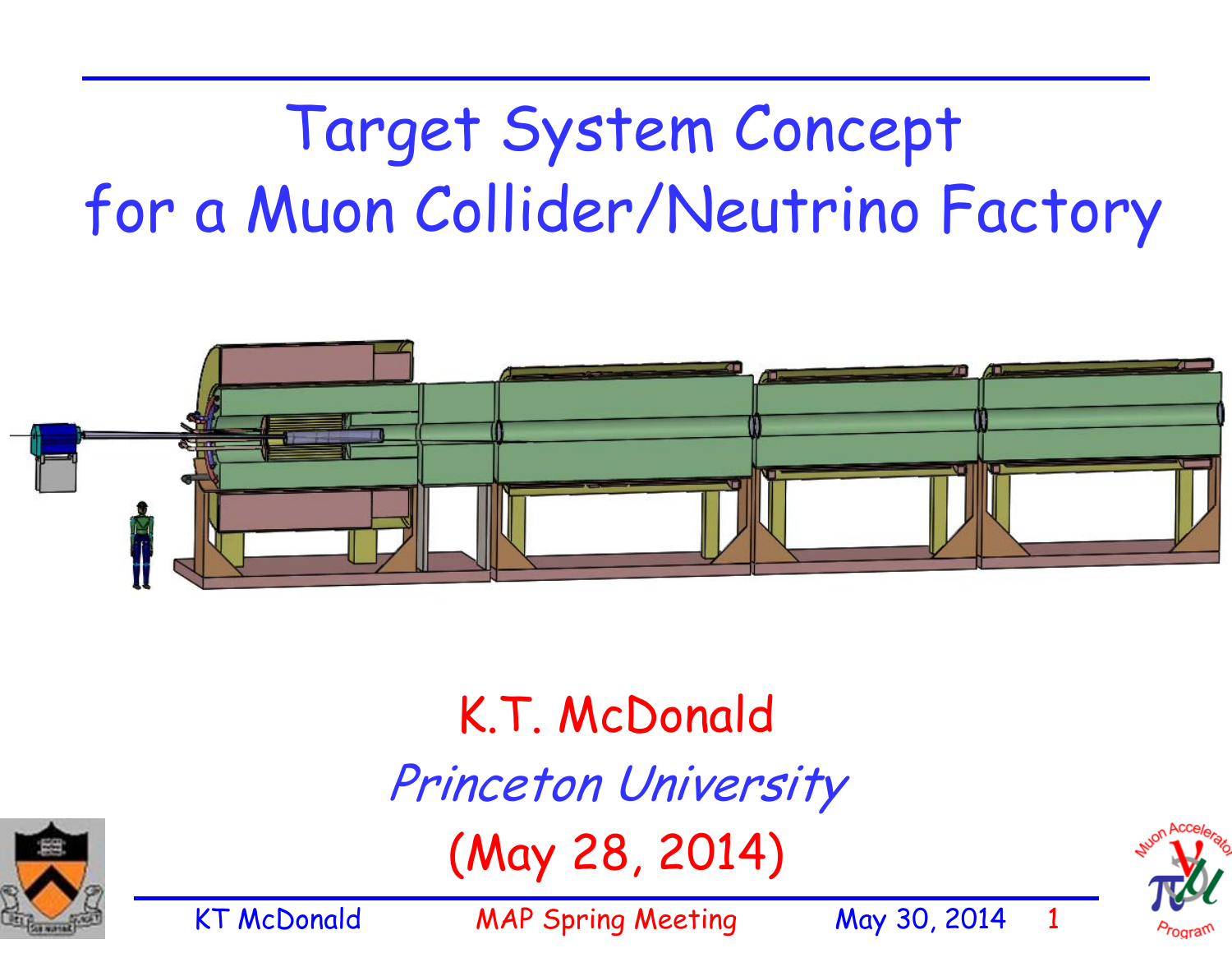### Specifications from the Muon Accelerator Staging Scenario

- $\bullet$ 6.75 GeV (kinetic energy) proton beam with 3 ns (rms) pulse.
- • 1 MW initial beam power, upgradable to 2 MW (perhaps even to 4 MW).
- $\bullet$  60 Hz initial rep rate for Neutrino Factory; 15 Hz rep rate for later Muon Collider.
- • The goal is to deliver a maximum number of soft muons,  $\sim$  40 < KE <  $\sim$  180 MeV.



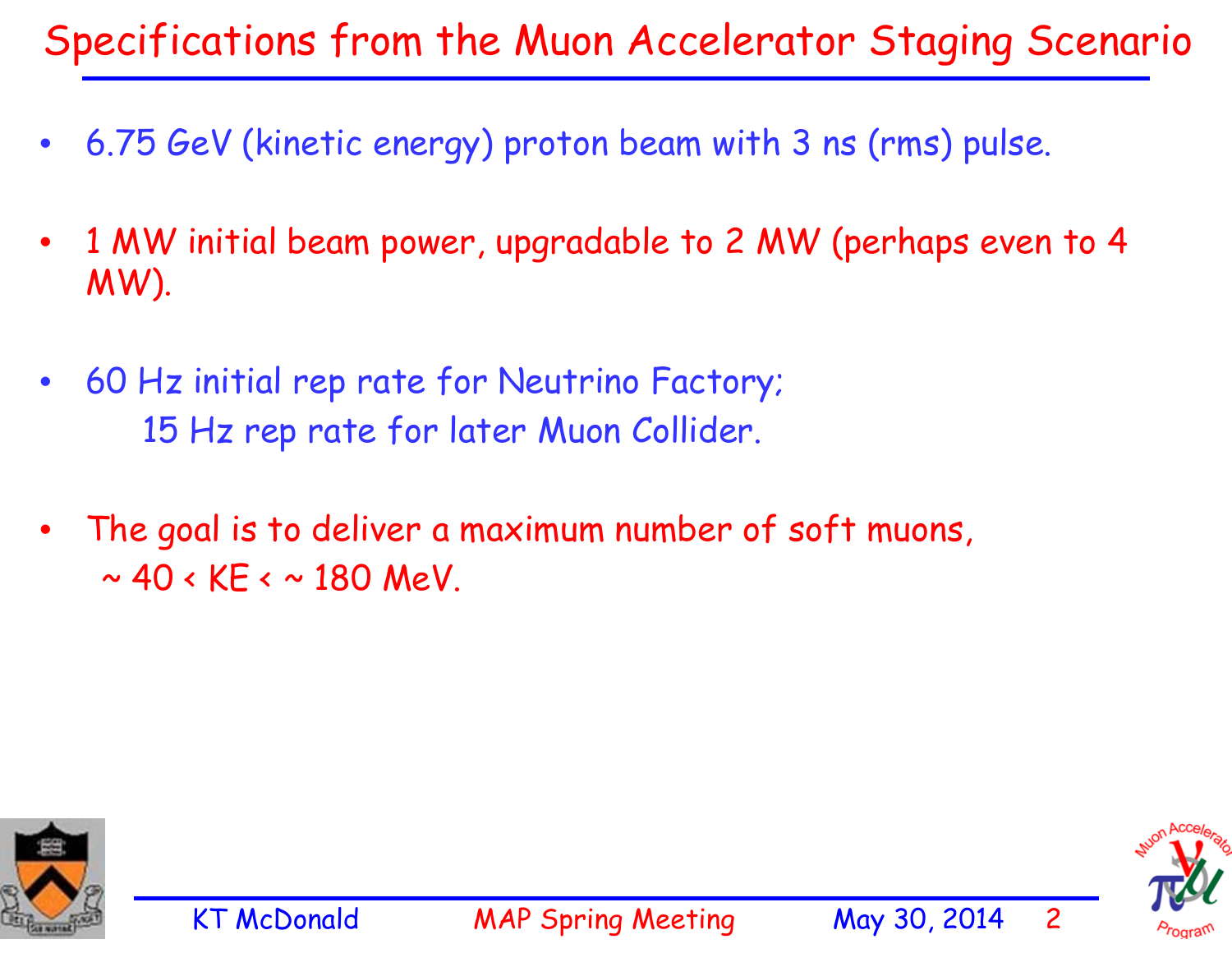- •Graphite target ( $\rho \sim 1.8$  g/cm<sup>3</sup>), radiation cooled (with option for convection cooling); liquid metal jet as option for 2-4 MW beam power.
- •Target inside high-field solenoid magnet (20 T) that collects both  $\mu^{\pm}$ .
- •Target and proton beam tilted with respect to magnetic axis.
- •Superconducting magnet coils shielded by He-gas-cooled W beads.
- •Proton beam dump via a graphite rod just downstream of the target.
- •Some of the proton and  $\pi/\mu$  transport near the target is in air.



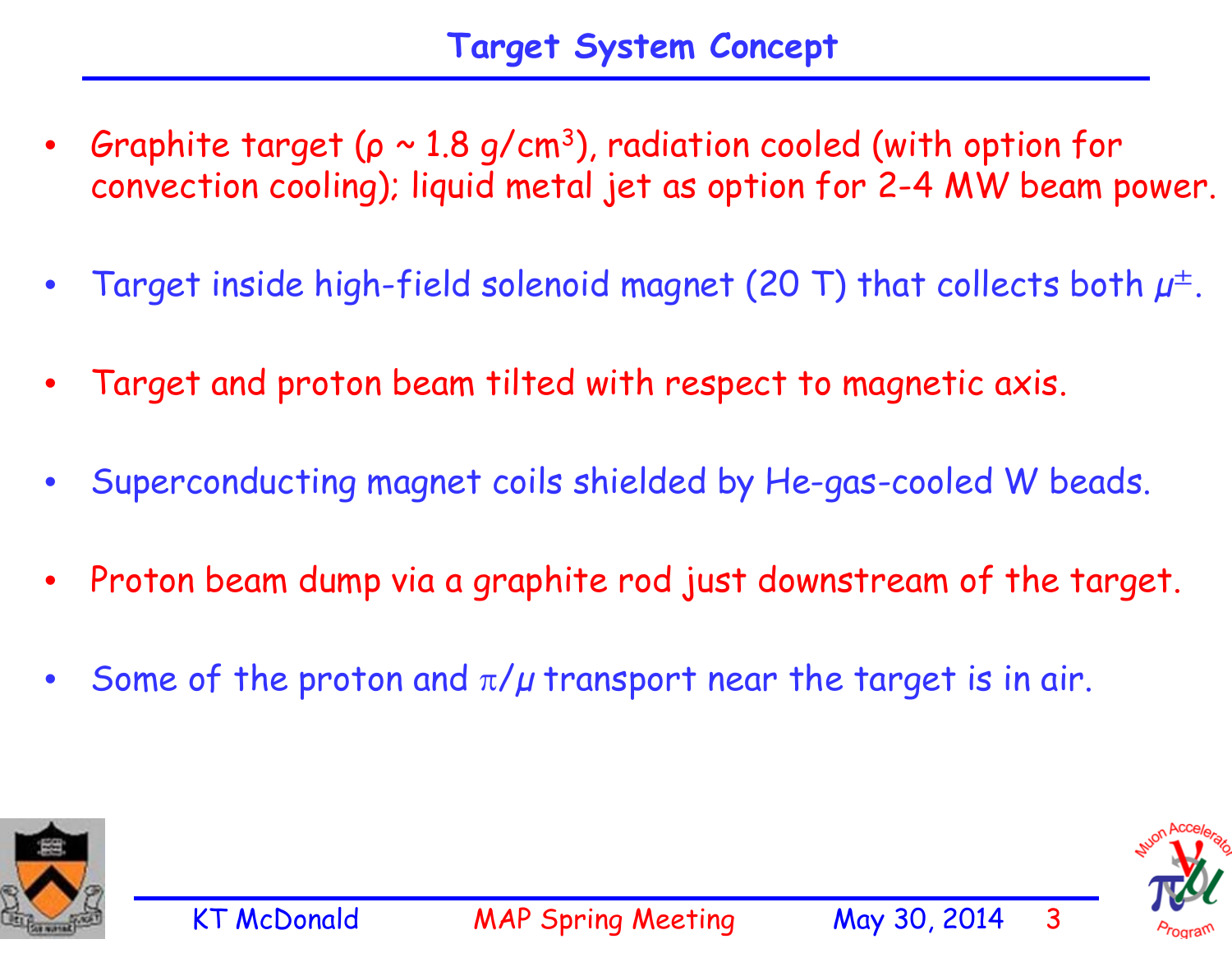#### **Target System Concept**

Stainless-steel target vessel (double-walled with intramural He-gas flow for cooling) with graphite target and beam dump, and downstream Be window. This vessel would be replaced every few months at 1 MW beam power. 15 T superconducting coil outsert, Stored energy  $\sim$  3 GJ,  $\sim$  100 tons 5 T copper-coil insert. Water-cooled, MgO insulated He-gas cooled W-bead shielding  $($   $\sim$  100 tons) Proton beam tube Upstream proton beam window Last Final-Focus quad

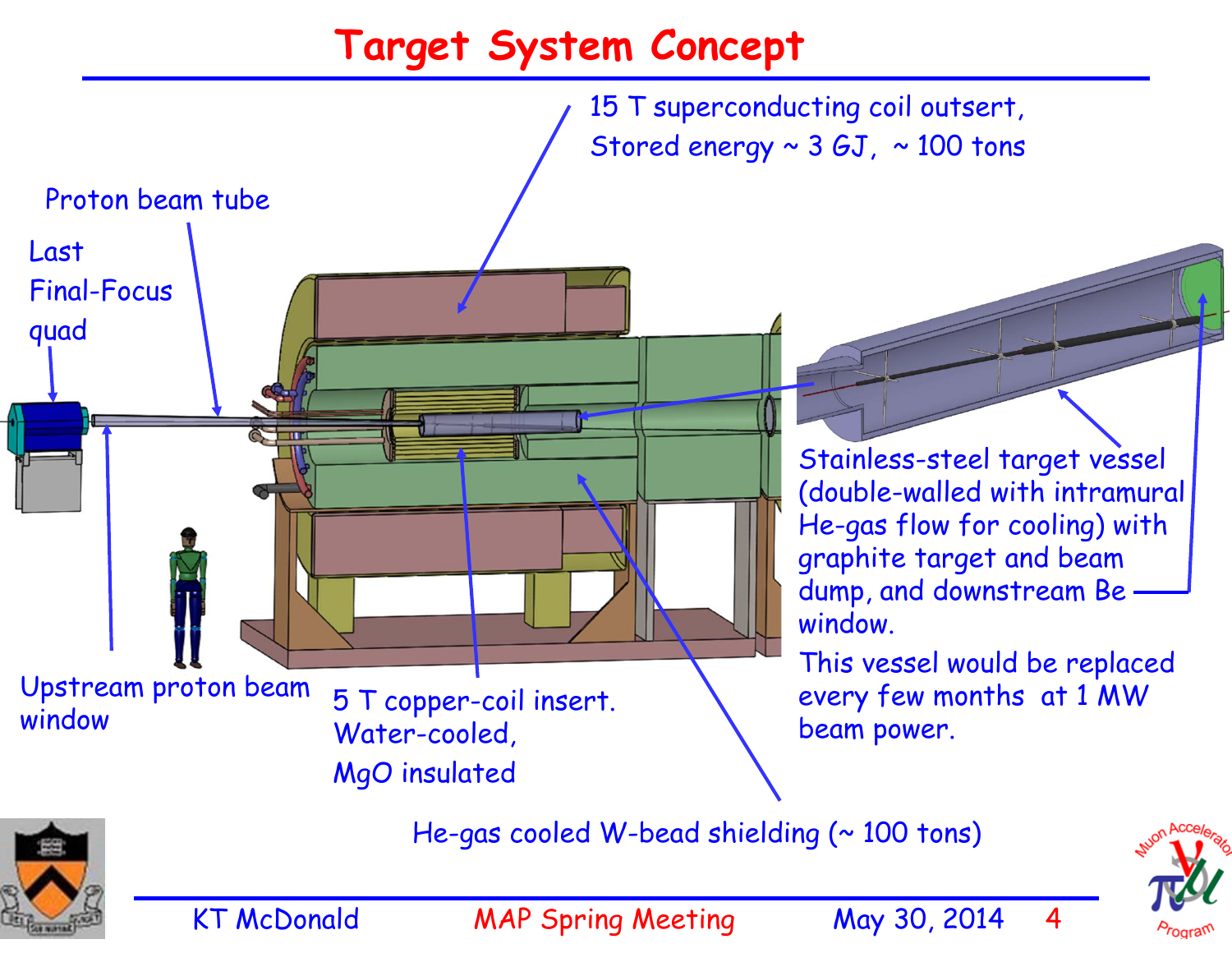#### **Target System Optimization**



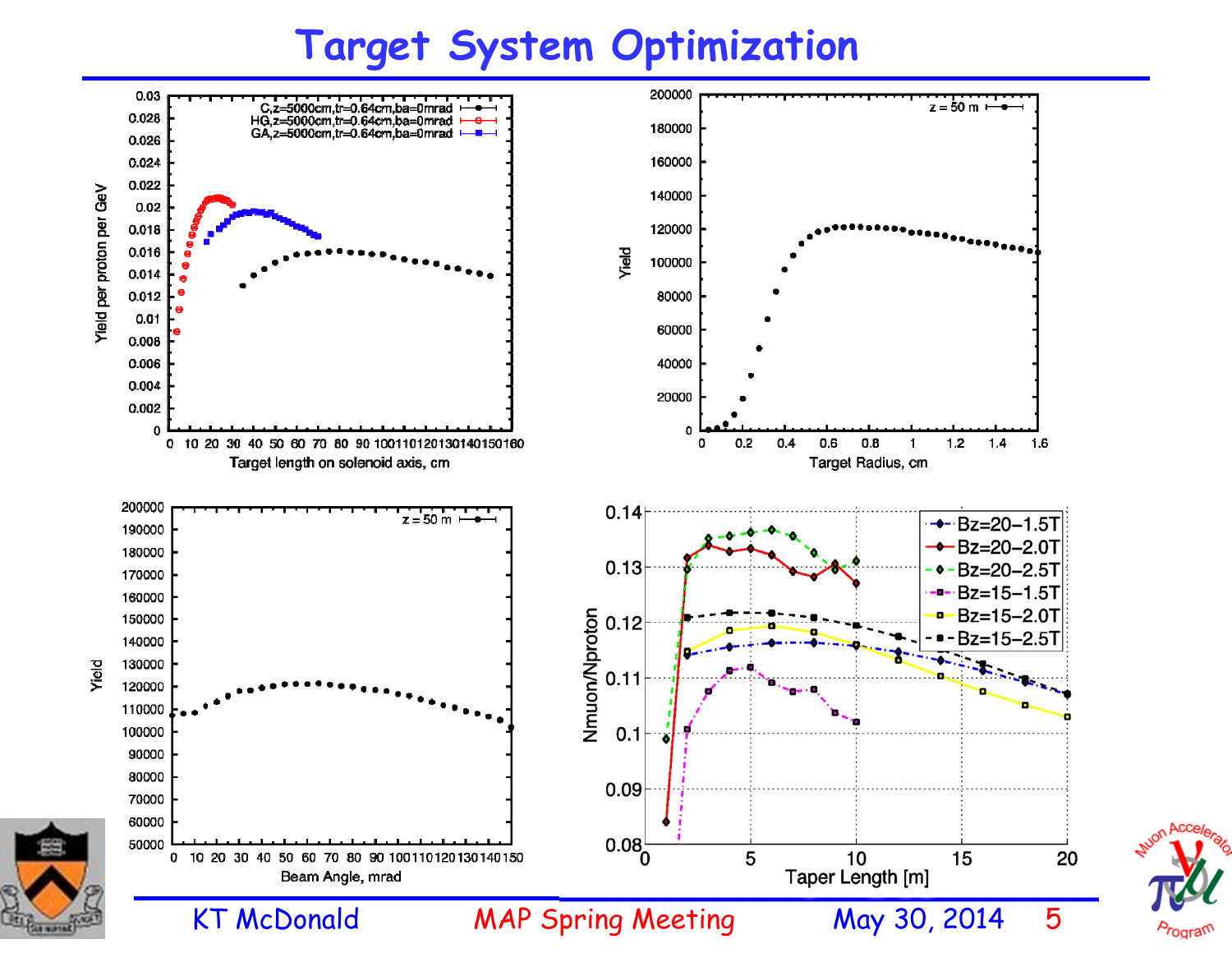- •High-Z favored.
- • Optima for graphite target: length = 80 cm, radius ~ 8 mm (with  $\sigma_r$  = 2 mm (rms) beam radius), tilt angle = 65 mrad, nominal geometric rms emittance  $\bm{\epsilon}_\perp$  = 5 μm.  $\beta^{\star}$  = σ $_{r}$ <sup>2</sup> /ε $_{\perp}$  = 0.8 m.
- • Graphite proton beam dump, 120 cm long, 24 mm radius to intercept most of the (diverging) unscattered proton beam.
- •The 20 T field on target should drop to the  $\sim$  2 T field in the rest of the Front End over  $\sim$  5 m.



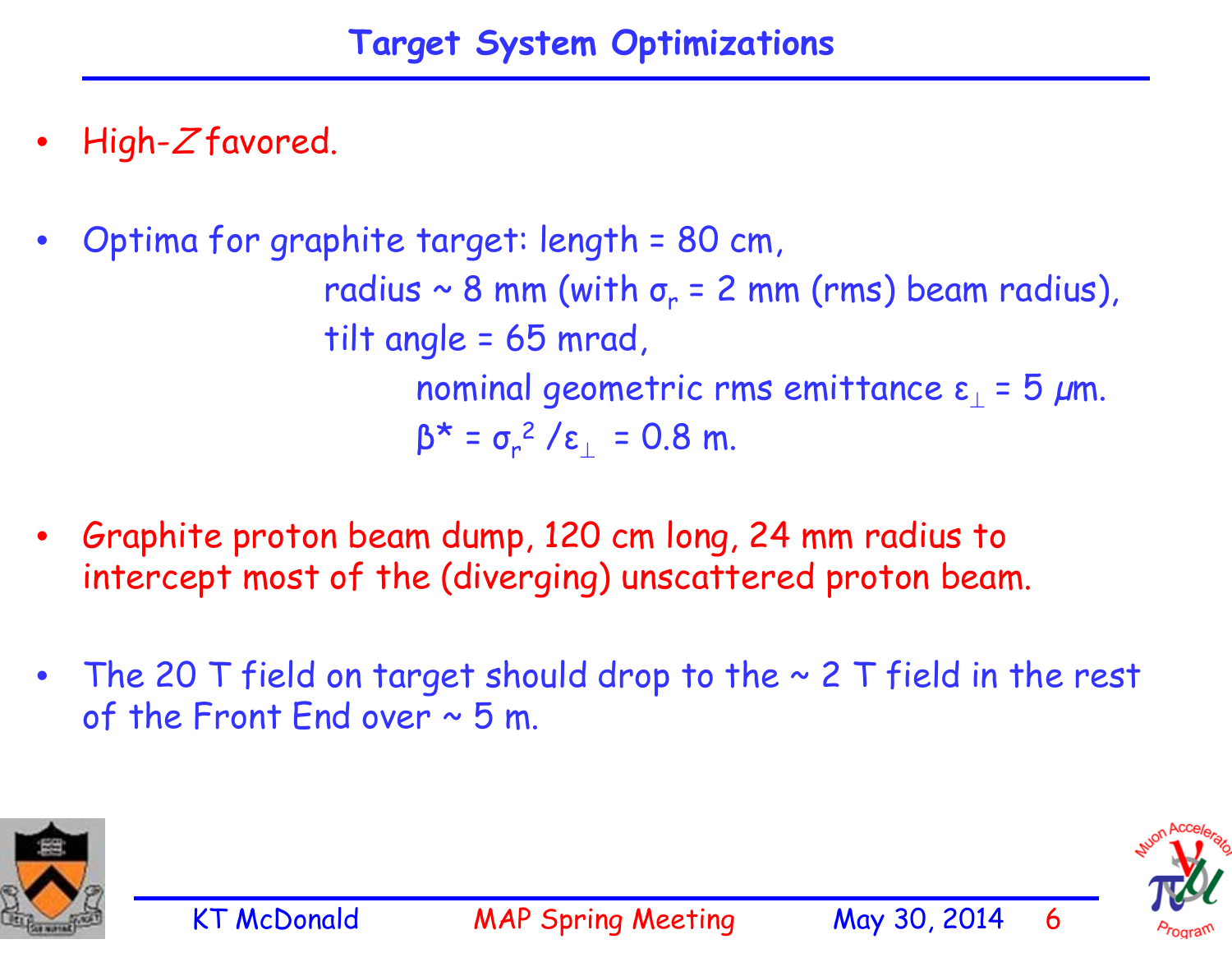- $\bullet$  Thermal "shock" of the short proton pulse Probably OK for 2 MW and 60 Hz operation; 15-Hz option needs study.
- $\bullet$ Cooling of target, and the W beads.
- $\bullet$ Lifetime of target against radiation damage.
- •Beam windows.
- $\bullet$  $\beta^*$  and beam emittance at the target.
- • To preserve liquid-metal-jet upgrade option, need related infrastructure installed at  $t = 0$ .



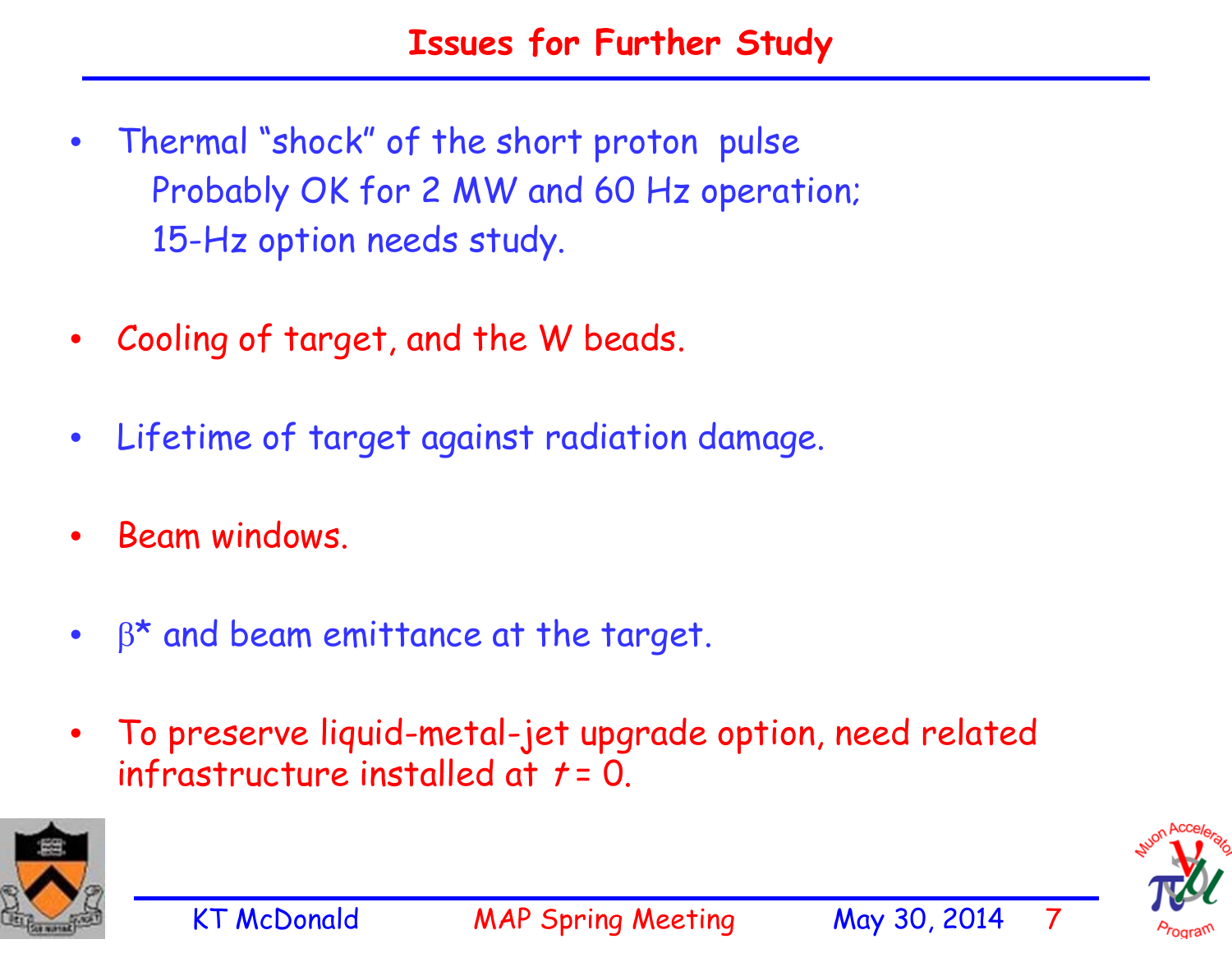### Thermal Issues for Solid Targets

When beam pulse length t is less than target radius r divided by speed of sound  $v_{sound}$ , beaminduced pressure waves (thermal shock) are a major issue.

Simple model: if  $U$  = beam energy deposition in, say, Joules/g, then the instantaneous temperature rise  $\Delta T$  is given by  $\Delta T = U/C$ , where  $C =$  heat \capacity in Joules/g/K.

The temperature rise leads to a strain  $\Delta r/r$  given by  $\Delta r/r = a \Delta T = a \ U/C$ , where <sup>α</sup> = thermal expansion coefficient.

The strain leads to a stress P (= force/area) given by  $P = E \Delta r/r = E a U/C$ , where  $E =$  modulus of elasticity.

In many metals, the tensile strength obeys  $P \approx 0.002$   $E$ ,  $a \approx 10^{-5}$ , and  $C \approx 0.3$  J/g/K, in which case  $U_{\text{max}} \approx P C / E a \approx 0.002 \cdot 0.3 / 10^{-5} \approx 60 \text{ J/q}.$ 

Graphite @ 1400° C: P = 42.4 Mpa, E = 7.2 Gpa, a = 4.8  $\times$  10<sup>-5</sup>, C = 1.4 J/g,  $U_{\text{max}} \approx$  1700 J/g.  $(a \approx 1 \times 10^{-5}$  for carbon-carbon composite)

[A nickel target at FNAL has operated with  $U_{\text{max}} \approx 1500 \text{ J/g.}$ ]



KT McDonald MAP Spring Meeting May 30, 2014 8 These arguments are from A Short Course on Targetry, KTM, NuFact03 Summer Institute